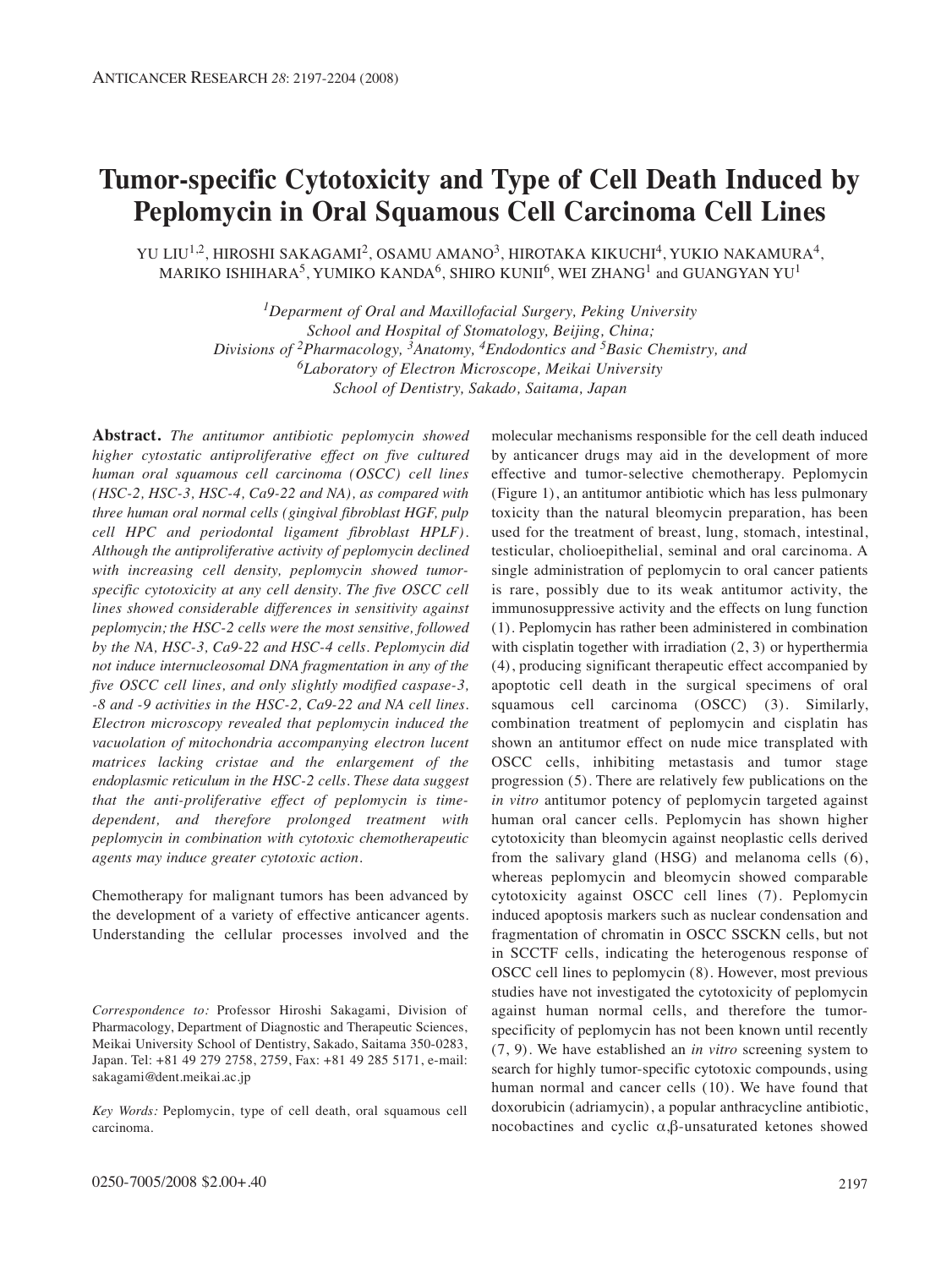

Figure 1. *Chemical structure of peplomycin.*

highly selective cytotoxicity against OSCC cell lines compared with human normal oral cells, yielding a tumorspecific index (TS) of 80-200 (11). Other antitumor antibiotics such as mitomycin (TS>22.7), bleomycin (TS>3.7) and peplomycin (TS>4.0) showed one order lower tumor-specific cytotoxicity (7) and therefore the cell death induced by peplomycin has not been analysed further. However, this comparative study used only 24 hours treatment time (7), and therefore the 50% cytotoxic concentration  $(CC_{50})$  could not be determined accurately, due to the cytostatic activity of bleomycin and peplomycin revealed by the present study.

In the present study, the tumor-specific cytotoxic activity of peplomycin was re-evaluated using three human normal oral cells (gingival fibrobast HGF, pulp cell HPC and periodontal ligament fibroblast HPLF) and five human OSCC cell lines (HSC-2, HSC-3, HSC-4, Ca9-22 and NA). The treatment time with peplomycin was prolonged to 48 hours (2 cell cycles) to make it possible to calculate the  $CC_{50}$  value for both normal and tumor cells. Since the cytotoxic activity of peplomycin may be influenced by the cell density (crowdedness), the cytotoxic activity of peplomycin against cells that had been seeded at three different cell densities, low (sparse), intermediate, and high (dense) was investigated. Since there are at least three types

of cell death, apoptosis, autophagy and necrosis (12-14), the type of cell death induced by peplomycin was investigated, using several apoptosis markers and electron microscopy.

#### **Materials and Methods**

*Materials.* The following chemicals and reagents were obtained from the indicated companies: Dulbecco's modified Eagle's medium (DMEM) (Gibco BRL, Grand Island, NY, USA); fetal bovine serum (FBS) (JRH Bioscience, Lenexa, KS, USA); RPMI-1640, 3-(4,5 dimethylthiazol-2-yl)-2,5-diphenyltetrazolium bromide (MTT) (Sigma Chem Co., St. Louis, MO, USA) and peplomycin (Wako Pure Chem. Ind., Ltd., Osaka, Japan).

*Cell culture.* The HSC-2, HSC-4, Ca9-22 and NA cells were obtained from Professor M. Nagumo, Showa University, Japan, and the HSC-3 cells were provided by Professor Y. Ohmori, Meikai University, Japan. The normal oral cells (HGF, HPC, HPLF) were prepared from the periodontal tissues, according to the guideline of the Intramural Ethic Committee (No. 0206), after obtaining the informed consent from the patients. Since normal oral cells have a limited lifespan, all of them ceasing proliferation at the 20 population doubling level (PDL) (15), these cells were used at the 5-9 PDL in the present study. The eight adherent cells (three normal cells and five tumor cells) were cultured in DMEM supplemented with 10% heat-inactivated FBS. The normal cells were detached by 0.25% trypsin-0.025% EDTA-2Na in phosphate-buffered saline without Mg and Ca  $(PBS(-))$  and subcultured at a 1:4 split ratio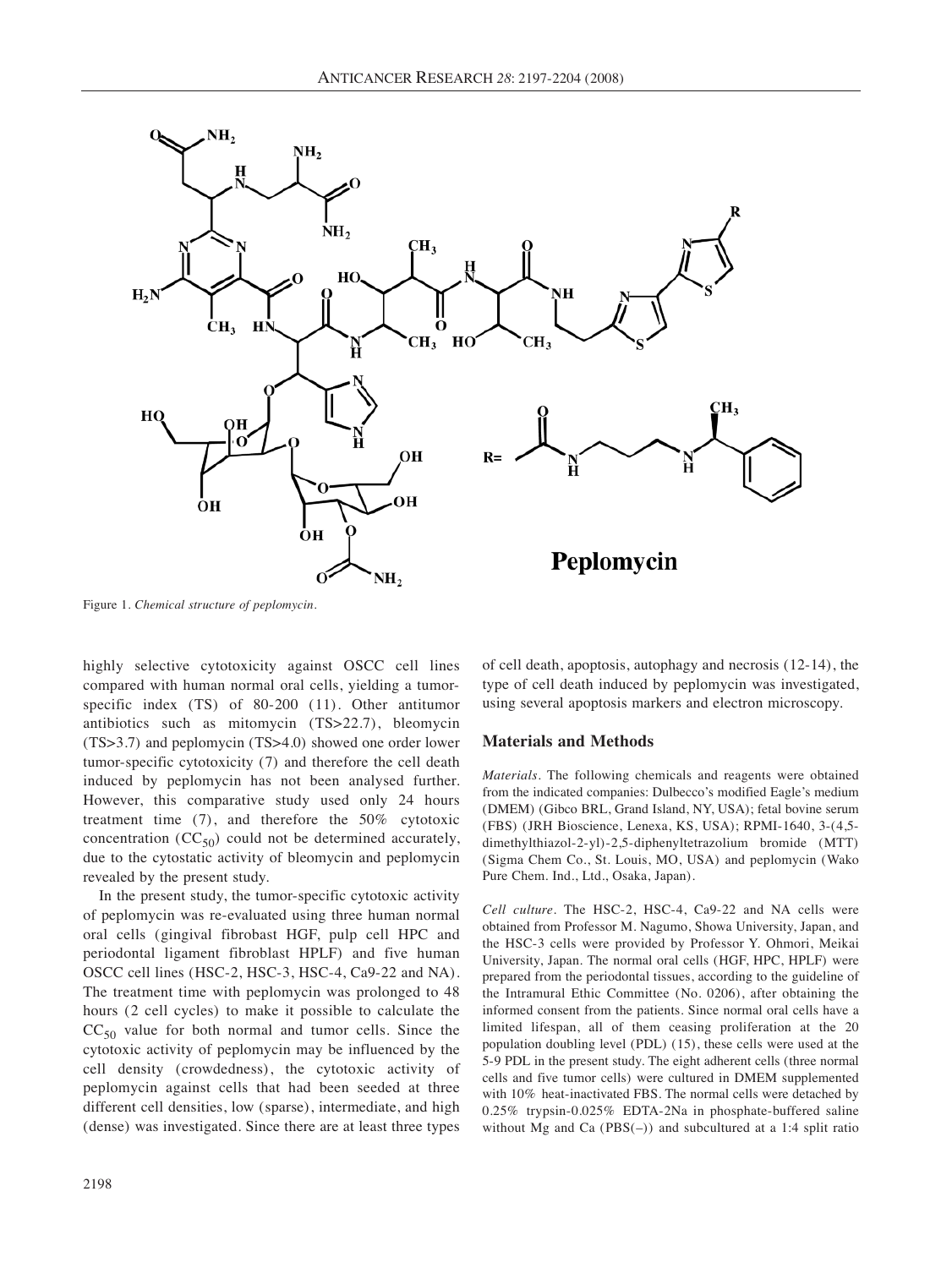once a week, with one medium change in between. The five adherent tumor cell lines were similarly trypsinized and subcultured twice a week.

*Assay for viable cell number.* Near-confluent cells were treated for 48 hours with various concentrations of peplomycin. The relative viable cell number of adherent cells was then determined by the MTT method. In brief, the cells were washed once with PBS(–), and incubated for 4 hours with 0.2 mg/ml of MTT in the culture medium. After removing the medium, the cells were lysed with 100 μL DMSO and the absorbance at 540 nm of the cell lysate (the relative viable cell number) was measured by a microplate reader (Multiskan Biochromatic, Labsystem, Osaka, Japan) with a Star/DOT Matrix printer JL-10. The  $CC_{50}$  was determined from the dose-response curve, and the mean value of  $CC_{50}$  against each cell lines was calculated from 3-6 independent experiments. The TS was measured by the following equation:

 $TS=(CC_{50}[HGF]+CC_{50}[HPC]+CC_{50}[HPLF])/(CC_{50}[HSC-2])$ +CC<sub>50</sub>[HSC-3]+ CC<sub>50</sub>[HPS-4] + CC<sub>50</sub>[Ca9-22]+ CC<sub>50</sub>[NA])× (5/3).

*Assay for DNA fragmentation.* The HSC-2, HSC-3, HSC-4, Ca9-22 and NA cells were collected by scraping with a rubber policeman on ice, pelleted and washed once with PBS(–). They were lysed with 50 μL lysis buffer (50 mM Tris-HCl [pH 7.8], 10 mM EDTA, 0.5% (w/v) sodium *N*-lauroylsarcosinate) and incubated for 2 hours at 50˚C with 0.4 mg/mL RNase A and 0.8 mg/ml proteinase K. The DNA was extracted with 50 μl NaI solution (40 mM Tris-HCl [pH 8.0], 7.6 M NaI, 2 mM EDTA-2Na), and precipitated with 1 mL of 70% ethanol. The DNA was dissolved in TE buffer (10 mM Tris-HCl [pH 7.5], 1 mM EDTA) and applied to 2% agarose gel electrophoresis in TBE buffer (89 mM Tris-HCl [pH 8.0], 89 mM boric acid, 2 mM EDTA). A DNA molecular marker (Bayou Biolabs, Harahan, LA, USA) and DNA from apoptotic human promyelocytic leukemia HL-60 cells induced by UV irradiation  $(6 \text{ J/m}^2/\text{min}, 1 \text{ min})$ , followed by 6 hours incubation in regular culture medium, were run in parallel as positive controls (16). After staining with ethidium bromide, the DNA was visualized by UV irradiation, and photographed by CCD camera (Bio Doc-It, UVP, Inc., Upland, CA, USA).

*Assay for caspase activation.* The cells were washed twice with PBS(–) and lysed in lysis solution (MBL, Nagoya, Japan). After standing for 10 min on ice and centrifugation for 20 min at 15,000 $\times$ g, the supernatant was collected. The lysate (50  $\mu$ L, equivalent to 100 μg protein) was mixed with 50 μL 2× reaction buffer (MBL) containing substrates for caspase-3 (DEVD-*p*nitroanilide (pNA)), caspase-8 (IETD-pNA) or caspase-9 (LEHDpNA). After incubation for 4 hours at 37˚C, the absorbance at 405 nm of the liberated chromophore pNA was measured by microplate reader (17).

*Electron microscopy.* The cells were detached by trypsin-EDTA, and pelleted by centrifugation at 1,000 rpm for 5 min. The cells were fixed for 1 hour with 2% glutaraldehyde in 0.1 M cacodylate buffer (pH 7.4) at 4˚C, postfixed for one hour with 1% osmium tetraoxide-0.1 M cacodylate buffer (pH 7.4) at 4˚C, dehydrated, then embedded in Araldite 502 (CIBA-GEIGY, Basel, Switzerland). Fine sections were stained with uranyl acetate and lead citrate, and then observed under a JEM-1210 transmission electron microscope (JEOL) at an accelerating voltage of 100 KV (18).

Table I. *Cytotoxic activity of peplomycin against cultured human normal and tumor cells.*

|             | $CC_{50}$ ( $\mu$ M) |                  |                  |
|-------------|----------------------|------------------|------------------|
|             | High                 | Intermediate     | Low              |
| <b>HGF</b>  | $232.0 \pm 4.3$      | $221.5 \pm 8.5$  | $175.5 \pm 10.5$ |
| <b>HPC</b>  | $182.3 \pm 12.9$     | $177.0 \pm 28.7$ | $122.3 \pm 21.1$ |
| <b>HPLF</b> | $185.0 \pm 24.1$     | $142.5 \pm 29.5$ | $105.6 \pm 33.5$ |
| (mean)      | 200                  | 180              | 134              |
| $HSC-2$     | $6.3 \pm 1.5$        | $5.9 \pm 1.9$    | $1.9 \pm 0.28$   |
| $HSC-3$     | $20.6 \pm 1.5$       | $21.3 \pm 13.5$  | $8.8 \pm 0.9$    |
| $HSC-4$     | $38.3 \pm 4.4$       | $24.8 \pm 28.3$  | $15.5 \pm 6.5$   |
| $Ca9-22$    | $45.2 \pm 21.8$      | $12.8 \pm 8.9$   | $9.3 \pm 6.4$    |
| NA          | $12.4 \pm 5.5$       | $4.5 \pm 3.0$    | $4.3 \pm 4.8$    |
| (mean)      | 25                   | 14               | 8                |
| TS          | 8.1                  | 13               | 16.9             |

Each value represents mean±S.D. from 3 independent experiments.

#### **Results**

*Tumor-specific cytostatic activity of peplomycin.* Peplomycin displayed cytostatic, but not cytotoxic activity against all eight cells after 48 hours incubation (Figure 2). The antiproliferative effect of peplomycin was enhanced when the cell density was decreased from high to intermediate, and intermediate to low in all eight cells (Table I). However, the antiproliferative effect of peplomycin on the five human OSCC cell lines (HSC-2, HSC-3, HSC-4, Ca9-22, NA) was always higher than that on the three human normal oral cells (HGF, HPC, HPLF), yielding TS values of 8.1, 13.0 and 16.9 for the high, intermediate and low cell densities, respectively.

*Type of cell death.* Peplomycin treatment (6 or 24 hours) did not induce clear-cut internucleosomal DNA fragmentation in any of the five tumors cell lines, in contrast to the UVinduced apoptotic HL-60 cells where the typical laddering pattern of DNA fragmentation was observed (Figure 3).

The highest concentration of peplomycin  $(4 \mu M)$  slightly activated caspase-3, but not caspase-8 and caspase-9 in the HSC-2, Ca9-22 and NA cells after 24 hours (Figure 4A, B, C). In contrast, a lower concentration of peplomycin (2 μM) slightly inactivated the caspase-3, -8 and -9, especially in the NA cells (Figure 4C).

*Changes in the ultrastructure.* The electron microscopic findings are shown in Figure 5. When the HSC-2 cells were cultured with peplomycin for 6 hours, slight vacuolation of mitochondria accompanying electron lucent matrices lacking cristae were observed at the higher concentration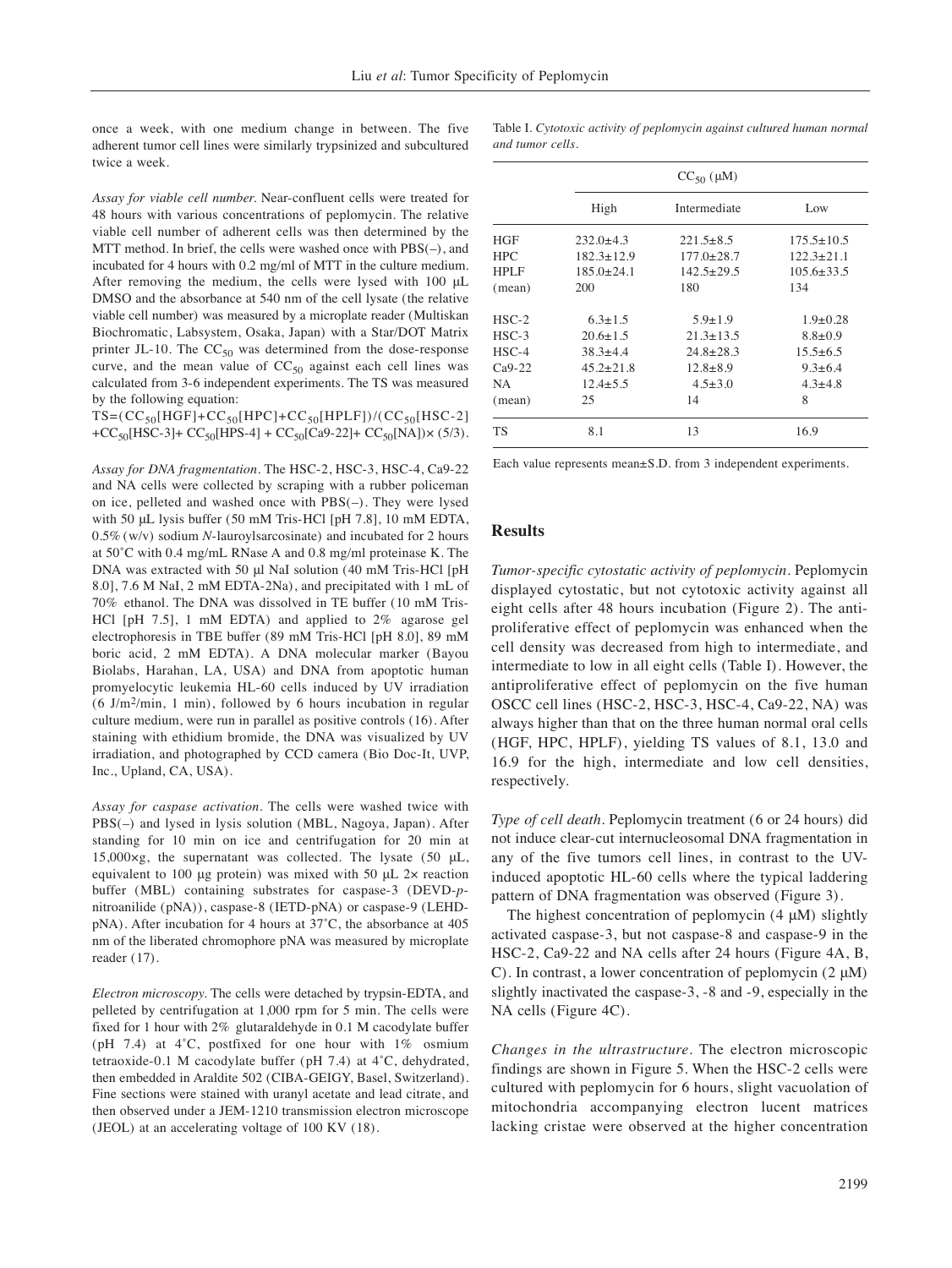

Figure 2. Cytostatic activity of peplomycin against human normal and tumor cells. Normal cells (A-C) were inoculated at 1:1.5 (O), 1:3 ( $\square$ ) or 1:6 ( $\triangle$ ) split ratio. OSCC cell lines (D-H) were inoculated at  $6\times10^3$  (O),  $3\times10^3$  ( $\Box$ ) and  $1.5\times10^3$  ( $\triangle$ ) in 0.1 mL medium (96-microwell plate). After incubation for 48 hours to allow the complete adherence to plastic plate and recovery from trypsin damage, media were replaced with fresh medium without (control) or with the indicated concentrations of peplomycin. After incubation for 48 hours, the viable cell number was then determined by MTT method, and expressed as % of control. Each value represents mean±S.D. from 3 independent experiments.

(Figure 5C). No ultrastructural changes were found in the control cells (Figure 5A) or at the lower concentration (Figure 5B). When they were cultured with peplomycin for 24 hours, almost all the mitochondria exhibited abnormal structure including vacuolation at both concentrations (Figure 5E, F). In addition, enlargement of the endoplasmic reticulum was recognized. The cells cultured for 24 hours without peplomycin showed normal structure (Figure 5D).

#### **Discussion**

The present study demonstrated that peplomycin displayed a higher anti-proliferative effect on human oral tumor cell lines, than on human normal oral cells. This tumorspecificity provided further evidence for the antitumor potential of peplomycin against OSCC cell lines. However, the five OSCC cell lines showed considerable variation in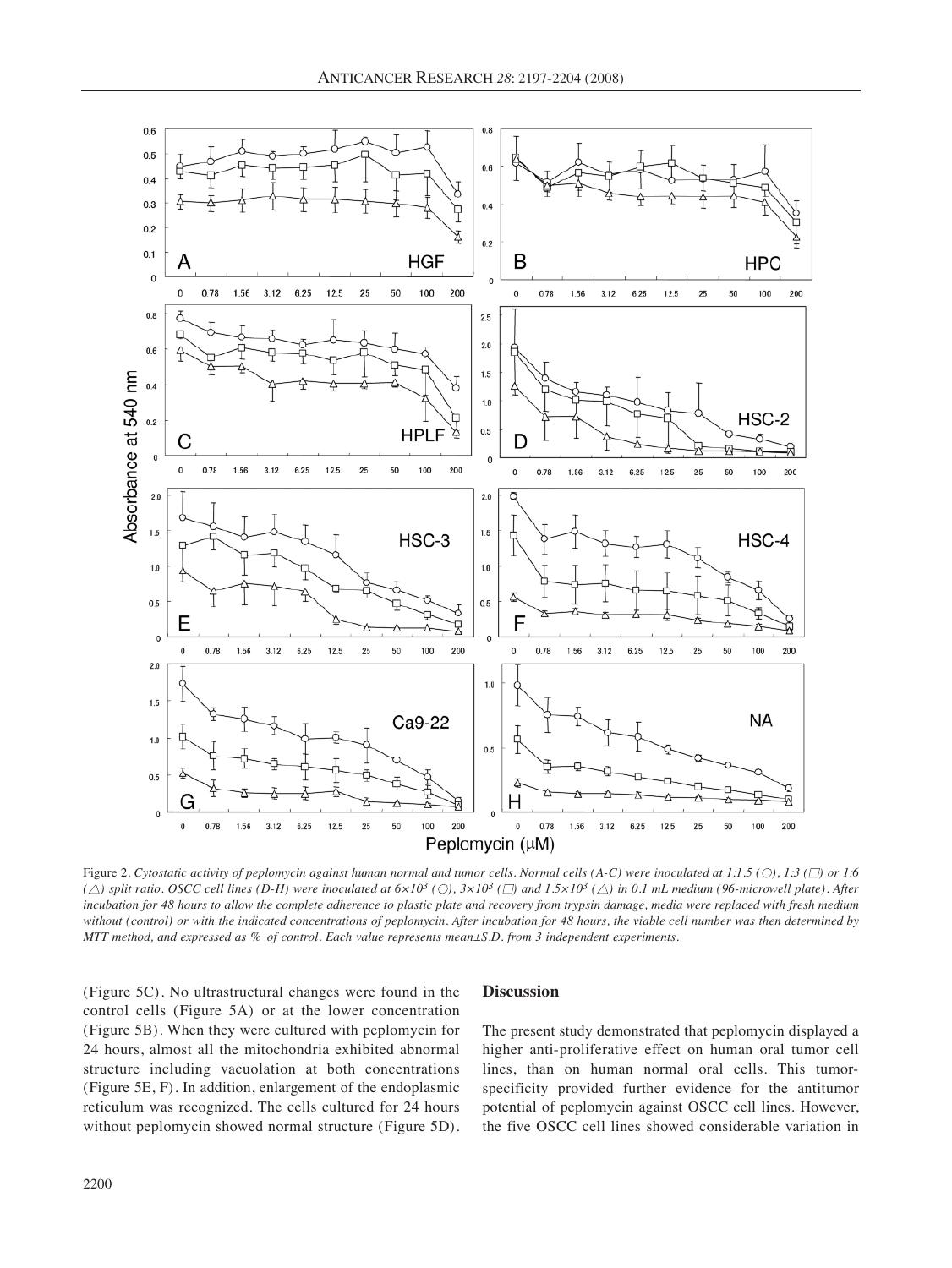

Figure 3. Effect of peplomycin on the induction of DNA fragmentation. HSC-2 cells were incubated for 6 or 24 hours without (control) or with 0.5, 1, 2, 4 or 8 µM of peplomycin. HSC-3, HSC-4, Ca9-22 and NA cells were incubated for 6 or 24 hours without (control) or with 1, 2, 4, 8 or 16 µM of peplomycin. DNA was then extracted and subjected to agarose gel electrophoresis. M, DNA marker; UV, DNA from apoptotic HL-60 cells induced *by UV-irradiation.*

sensitivity to peplomycin. The HSC-2 cells were the most sensitive  $(CC<sub>50</sub>=6.3, 5.9, 1.9$  mM, at high, intermediate and low cell density, respectively), followed by the NA cells then the HSC-3, HSC-4 and Ca9-22 cells (Table I). Peplomycin displayed a cytostatic, but not a cytotoxic effect, still leaving 10-40% of viable cells in the total cell population even after 2 cell cycles (48 hours) (Figure 2). This suggested that the anti-proliferative effect of peplomycin was time-dependent, and therefore prolonged treatment with peplomycin in combination with cytotoxic chemotherapeutic agents may induce a greater cytotoxic action.

Peplomycin did not induce internucleosomal DNA fragmentation (Figure 3) nor caspase activation (Figure 4) in any of the five OSCC cell lines, but did induce vacuolation of the mitochondria and enlargement of the endoplasmic reticulum in the most sensitive HSC-2 cells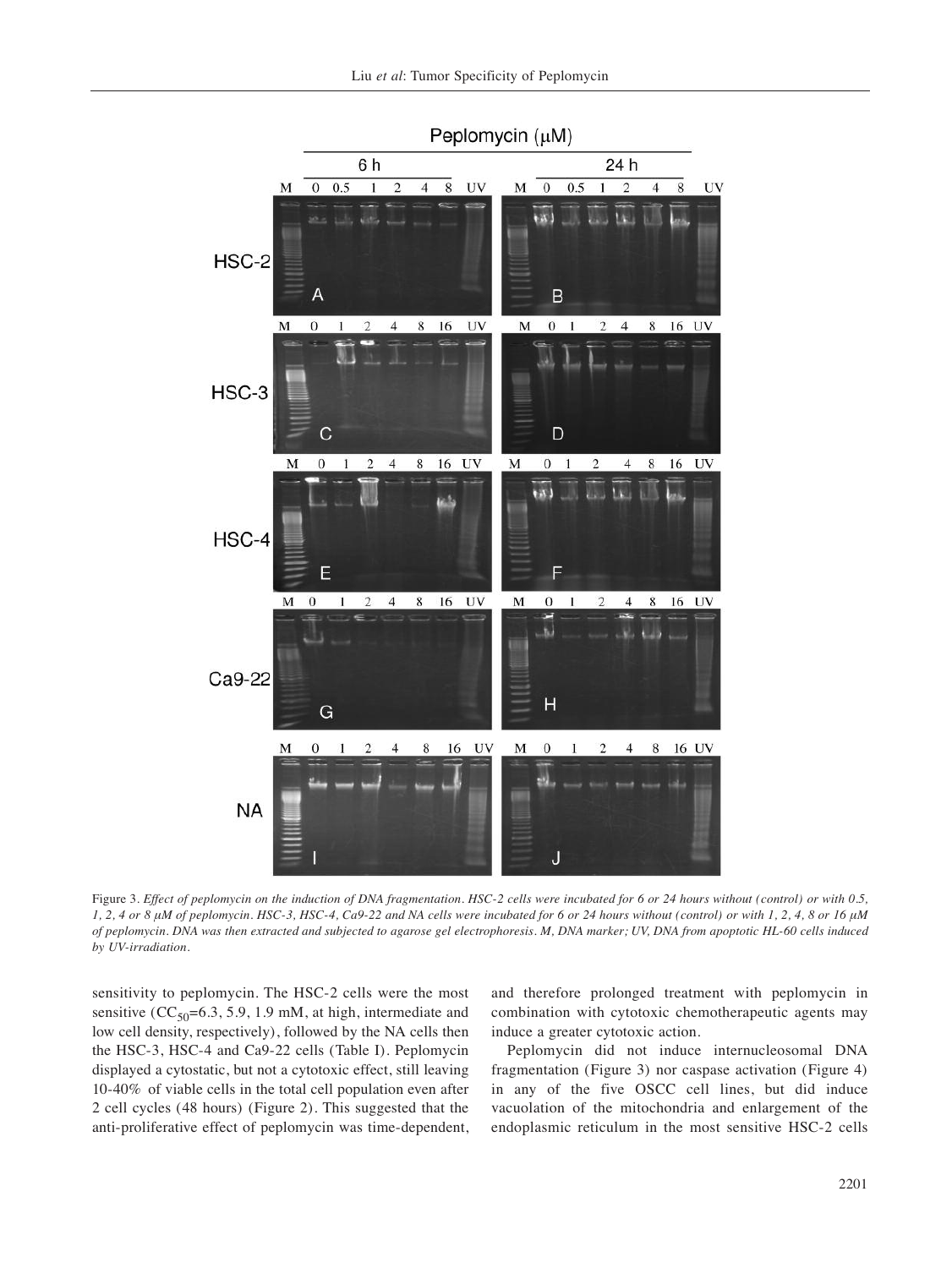

Figure 4*. Effect of peplomycin on the caspase activity. HSC-2 (A), Ca9-22 (B) and NA cells (C) were incubated for 6 or 24 hours without (control) or with 1, 2, or 4 μM peplomycin, and caspase activity (expressed as 405 nm of cleaved product for each substrate) was determined. AD: actinomycin D (1 μg/mL).*

(Figure 5). These results suggest that peplomycin may induce mitochondrial dysfunction. There was no clear-cut indication of autophagy, since the secondary lysosomes could not be detected. Further investigation is required to identify the type of cell death induced by peplomycin in OSCC cell lines. However, the present study demonstrated that peplomycin does not always induce apoptosis in OSCC

cell lines (19). The type of cell death may be determined by both the chemical structure of the inducer (14) and the drugsensitivity or malignancy of the target cells (8).

The caspase activity declined at lower peplomycin concentrations, and returned to or exceeded the control level at the highest concentration in the HSC-2, Ca9-22 and NA cells. This dose-dependent bimodal action of peplomycin may be the so-called "hormesis" (20). The presence of an anti-apoptotic mechanism (decline of caspase activity) may produce diverse heterogenic responses in the human OSCC cell lines to peplomycin.

The mechanism by which peplomycin induces cell death is unclear. It has been reported that peplomycin induced the elevation of the intracellular level of reactive oxygen species, resulted in the increase of pro-apoptotic protein BAD and the decrease of anti-apoptotic protein Bcl-2 *via* the enhancement of their phosphorylation and the decrease or increase of their ubiquitination, respectively (21). However, this mechanism may not apply in the cells used here, since they were not be destined for apoptosis. The cytotoxic activity of peplomycin against OSCC cells has been reported to be correlated with the level of the epidermal growth factor (EGF) expressed on the cells, in contrast to the absence of such correlation between adriamycin and the EGF receptor (22), suggesting a different point of action between peplomycin and adriamycin. The sensitivity of peplomycin has been augmented by over expression of caveolin-1 (23) and in transforming growth factor (TGF)-β stimulated clone-22 (24). It remains to be investigated whether changes in these protein expressions are related to the tumorspecificity and the type of cell death.

## **Acknowledgements**

This study was supported in part by a Grant-in-Aid from the Ministry of Education, Science, Sports and Culture of Japan (Sakagami, No.19592156).

### **References**

- 1 Sakuda M, Hiura S, Usui M, Sugi M, Nukata J and Miyazaki T: Effect of a bleomycin derivative on oral carcinoma. A clinical and immunological study. Int Oral Surg *9*: 103-112, 1980.
- 2 Tanaka J, Yoshida K, Takahashi M and Suzuki M: A case of verrucous carcinoma of the tongue, effectively treated with preoperative chemotherapy (UFT, CDDP, PEP) and irradiation. Gan To Kagaku Ryoho *19*: 525-527, 1992 (in Japanese).
- 3 Doi R, Makino T, Adachi H, Ryoke K and Ito H: Pre-operative radio-chemotherapy enhances apoptotic cell death in oral squamous cell carcinoma. J Oral Pathol Med *27*: 382-387, 1998.
- 4 Tohnai I, Goto Y, Hayashi Y, Ueda M, Kobayashi T and Matsui M: Preoperative thermochemotherapy of oral cancer using magnetic induction hyperthermia (Implant Heating System: IHS). Int J Hyperthermia *12*: 37-47, 1996.
- 5 Kawashiri S, Kojima K, Kumagai S, Nakagawa K and Yamamoto E: Effects of chemotherapy on invasion and metastasis of oral cavity cancer in mice. Head Neck *23*: 764-771, 2001.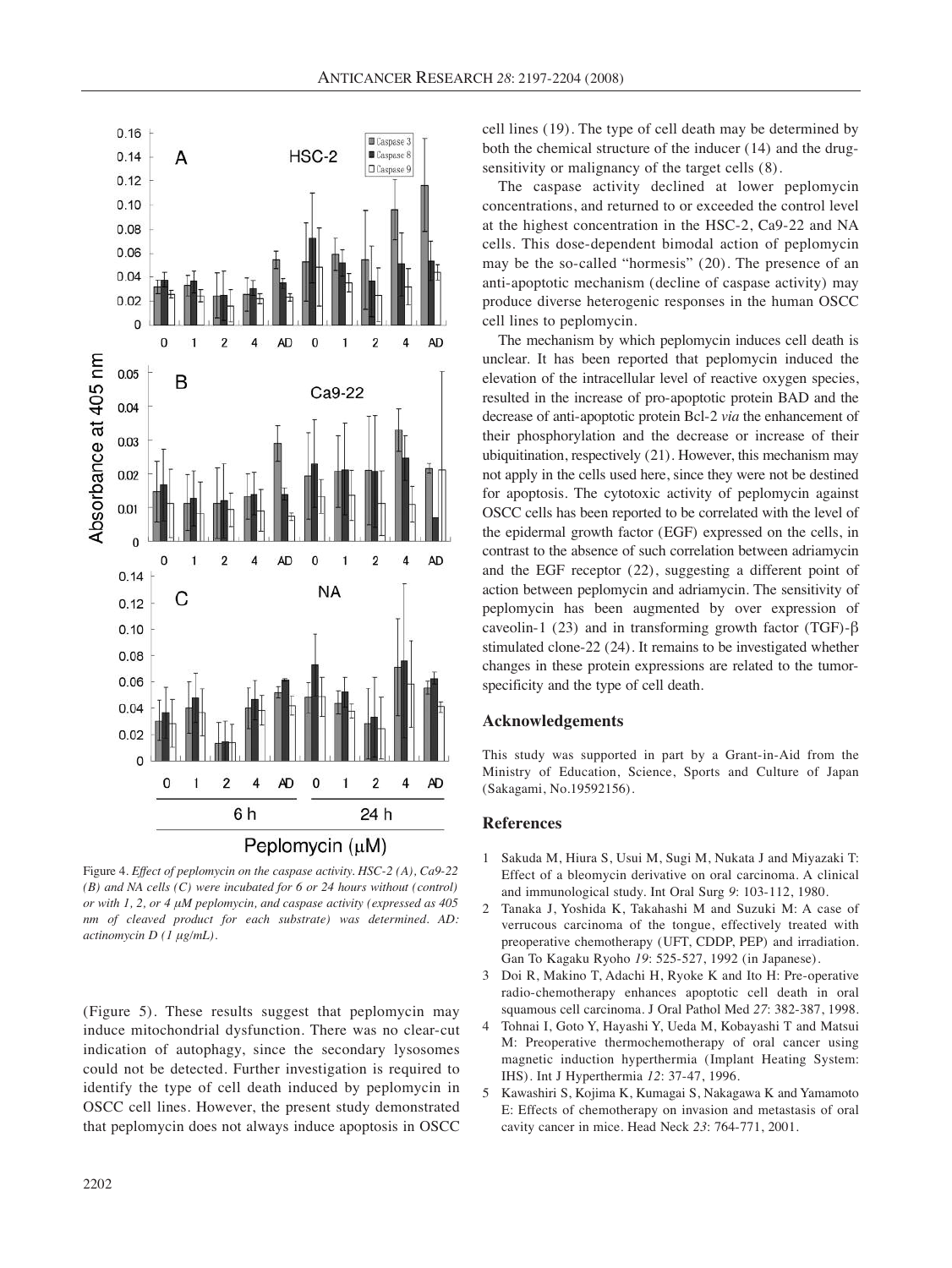

Figure 5. Change in the fine structure of HSC-2 cells induced by peplomycin. HSC-2 cells were treated for 6 or 24 hours with  $0(A, D)$ , 3  $(B, E)$  or *6 (C, F) mM peplomycin, and then processed for electron microscopy.*

- 6 Urade M, Sugi M and Igarashi T: Effect of filipin, a polyene antibiotic, on human tumor cell killing *in vitro* by peplomycin. Gan To Kagaku Ryoho *13*: 3244-3250, 1986 (in Japanese).
- 7 Sasaki M, Okamoto M, Ideo A, Shimada J, Suzuki F, Ishihara M, Kikuchi H, Kanda Y, Kunii S and Sakagami H: Re-evaluation of tumor-specific cytotoxicity of mitomycin C, bleomycin and peplomycin. Anticancer Res *26*: 3373-3380, 2006.
- 8 Okamura H, Morimoto H and Haneji T: Peplomycin-induced apoptosis in oral squamous carcinoma cells depends on bleomycin sensitivity. Oral Oncol *37*: 379-385, 2001.
- 9 Chien C-C, Chowdhury SA, Sakagami H and Kanegae H: Enhancement of sodium fluoride-induced cell death by centrifugal force. In Vivo *20*: 103-108, 2006
- 10 Sakagami H, Chowdhury SA, Suzuki F, Hashimoto K, Hatano H, Takekawa H, Iahihara M, Kikuchi H, Nishikawa H, Taniguchi S, Ito H, Hatano T, Yoshida T, Fukai T, Shirataki Y, Kawase M, Watanabe K, Mimaki Y, Itoh K, Horiuchi A, Chai W, Horiuchi A and Motohashi N: Tumor-specific cytotoxic activity of polyphenols, terpenoids, ketones and other synthetic compounds. Functional Polyphenols and Carotenes with Antioxidative Action, Research Signpost, Lerala, India, pp. l33- 176, May, 2005.
- 11 Sakagami H, Kobayashi M, Chien C-H, Kanegae H and Kawase M: Selective toxicity and type of cell death induced by various natural and synthetic compounds in oral squamous cell carcinoma. In Vivo *21*: 311-320, 2007.
- 12 Broker LE, Kruyt FAE and Giaccone G: Cell death independent of caspase: a review. Clin Cancer Res *11*: 3155-3162, 2005.
- 13 Derbnath J, Baehrecke EH and Kroemer G: Does autophagy contribute to cell death? Autophagy *1*: 66-74, 2005.
- 14 Sakagami H, Kawase M, Wakabyashi H and Kurihara T: Factors that affect the type of cell death induced by chemicals. Autophagy 3 : 493-495, 2007.
- 15 Satoh R, Kishino K, Morshed SRM, Takayama F, Otsuki S, Suzuki F, Hashimoto K, Kikuchi H, Nishikawa H, Yasui T and Sakagmi H: Changes in fluoride sensitivity during *in vitro* senescence of human normal oral cells. Anticancer Res *25*: 2085-2092, 2005.
- 16 Yanagisawa-Shiota F, Sakagami H, Kuribayashi N, Iida M, Sakagami T and Takeda M: Endonuclease activity and induction of DNA fragmentation in human myelogenous leukemic cell lines. Anticancer Res *15*: 259-266, 1995.
- 17 Okamura M, Hashimoto K, Shimada J and Sakagami H: Apoptosis-inducing activity of cisplatin (CDDP) against human hepatoma and oral squamous cell carcinoma cell lines. Anticancer Res *24*: 655-662, 2004.
- 18 Sekine T, Takahashi J, Nishishiro M, Arai A, Wakabayashi H, Kurihara T, Kobayashi M, Hashimoto K, Kikuchi H, Katayama T, Kanda Y, Kunii S, Motohashi N and Sakagami H: Tumorspecificity and type of cell death induced by trihaloacetylazulenes in human tumor cell lines. Anticancer Res *27*: 133-144, 2007.
- 19 Hsu S, Singh B and Schuster G: Induction of apoptosis in oral cancer cells: agents and mechanisms for potential therapy and prevention. Oral Oncology *40*: 461-473, 2004.
- 20 Calabrese EJ: Paradigm lost, paradigm found: the re-emergence of hormesis as a fundamental dose–response model in the toxicological sciences. Environ Poll *138*: 379-412, 2005.
- 21 Li D, Ueta E, Kimura T, Yamamoto T and Osaki T: Reactive oxygen species (ROS) control the expression of Bcl-2 family proteins by regulating their phosphorylation and ubiquitination. Cancer Sci *95*: 644-650, 2004.